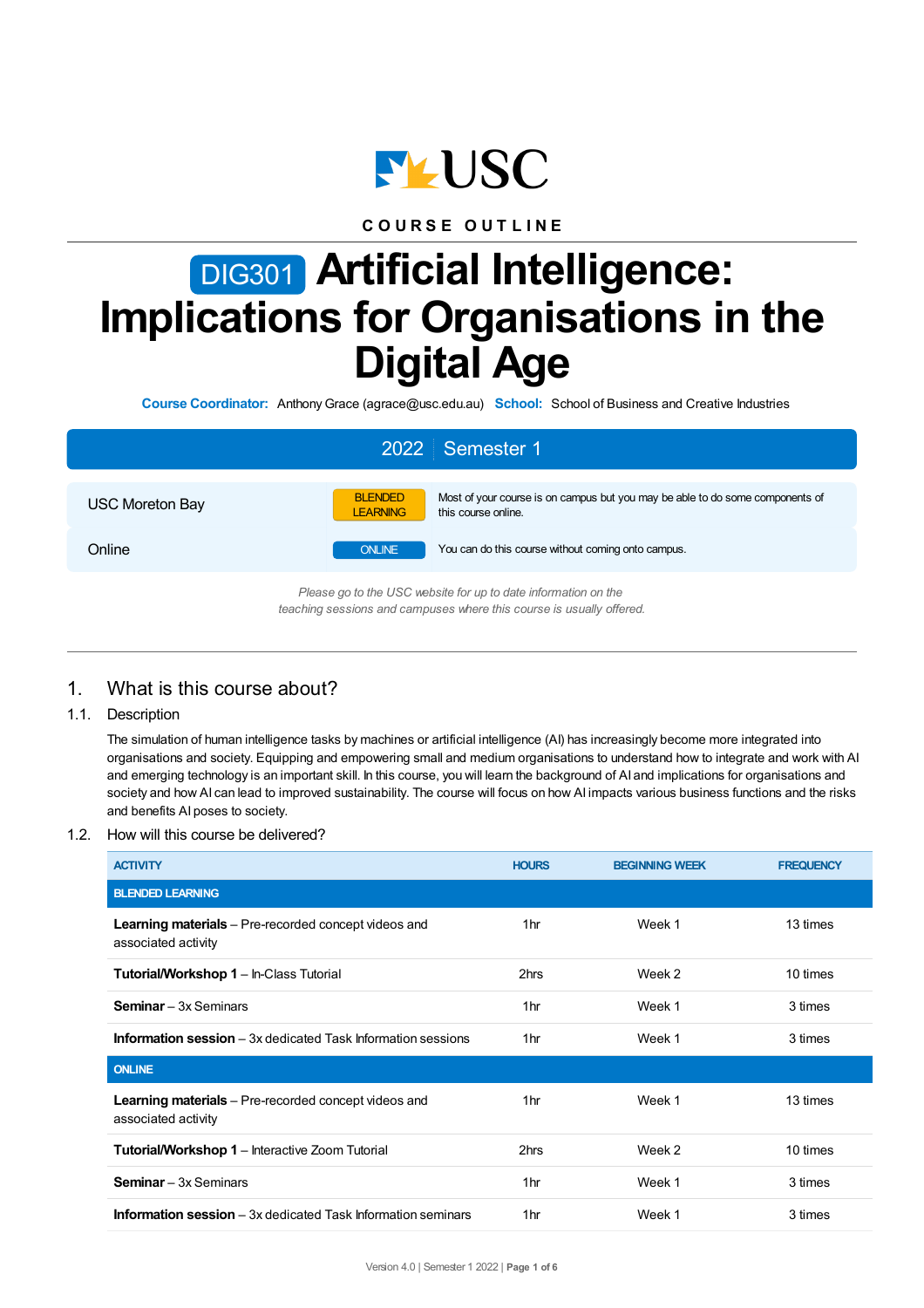#### 1.3. Course Topics

- Introduction to Artificial Intelligence
- Intelligent Agents
- A.I. Problem Solving
- Knowledge, Reasoning and Planning
- Uncertain Knowledge and Reasoning
- Simple & Complex Decisions
- Machine Learning
- Deep Learning
- Natural Language Processing & Robotics
- The Future of A.I.

# 2. What level is this course?

#### 300 Level (Graduate)

Demonstrating coherence and breadth or depth of knowledge and skills. Independent application of knowledge and skills in unfamiliar contexts. Meeting professional requirements and AQF descriptors for the degree. May require pre-requisites where discipline specific introductory or developing knowledge or skills is necessary. Normally undertaken in the third or fourth full-time study year of an undergraduate program.

# 3. What is the unit value of this course?

12 units

# 4. How does this course contribute to my learning?

| <b>COURSE LEARNING OUTCOMES</b>                                   |                                                                                                              | <b>GRADUATE QUALITIES MAPPING</b>                                      | PROFESSIONAL STANDARD MAPPING                                                                |  |
|-------------------------------------------------------------------|--------------------------------------------------------------------------------------------------------------|------------------------------------------------------------------------|----------------------------------------------------------------------------------------------|--|
| On successful completion of this course, you<br>should be able to |                                                                                                              | Completing these tasks successfully will<br>contribute to you becoming | Association to Advance Collegiate Schools of<br><b>Business</b>                              |  |
|                                                                   | Describe the history and functionality of<br>Artificial Intelligence                                         | Knowledgeable                                                          | PC1 - Communication<br>PC1.2 - Oral Communication<br>PC1.3 - Digital Literacy                |  |
| $\overline{2}$                                                    | Analyse the risks and benefits of<br>Artificial Intelligence                                                 | Creative and critical thinker                                          | PC1 - Communication<br>PC3 - Creative and Critical Thinking<br>PC4 - Community Consciousness |  |
| $\left( 3\right)$                                                 | Apply Artificial Intelligence problem<br>solving frameworks to organisations<br>operating in the digital age | Empowered                                                              | PC3 - Creative and Critical Thinking<br>PC3.1 - Problem Solving                              |  |
| $\overline{4}$                                                    | Evaluate the role of Artificial Intelligence<br>in simple and complex decisions                              | Creative and critical thinker                                          | PC3 - Creative and Critical Thinking<br>PC3.1 - Problem Solving                              |  |
| 6                                                                 | Collaborate with peers to develop<br>innovative solutions to complex<br>problems                             | Engaged                                                                |                                                                                              |  |
| $6^{\circ}$                                                       | Communicate in oral and written modes<br>to non specialist audiences                                         | Engaged                                                                |                                                                                              |  |

# 5. Am Ieligible to enrol in this course?

Refer to the USC [Glossary](https://www.usc.edu.au/about/policies-and-procedures/glossary-of-terms-for-policy-and-procedures) of terms for definitions of "pre-requisites, co-requisites and anti-requisites".

### 5.1. Pre-requisites

Not applicable

#### 5.2. Co-requisites

Not applicable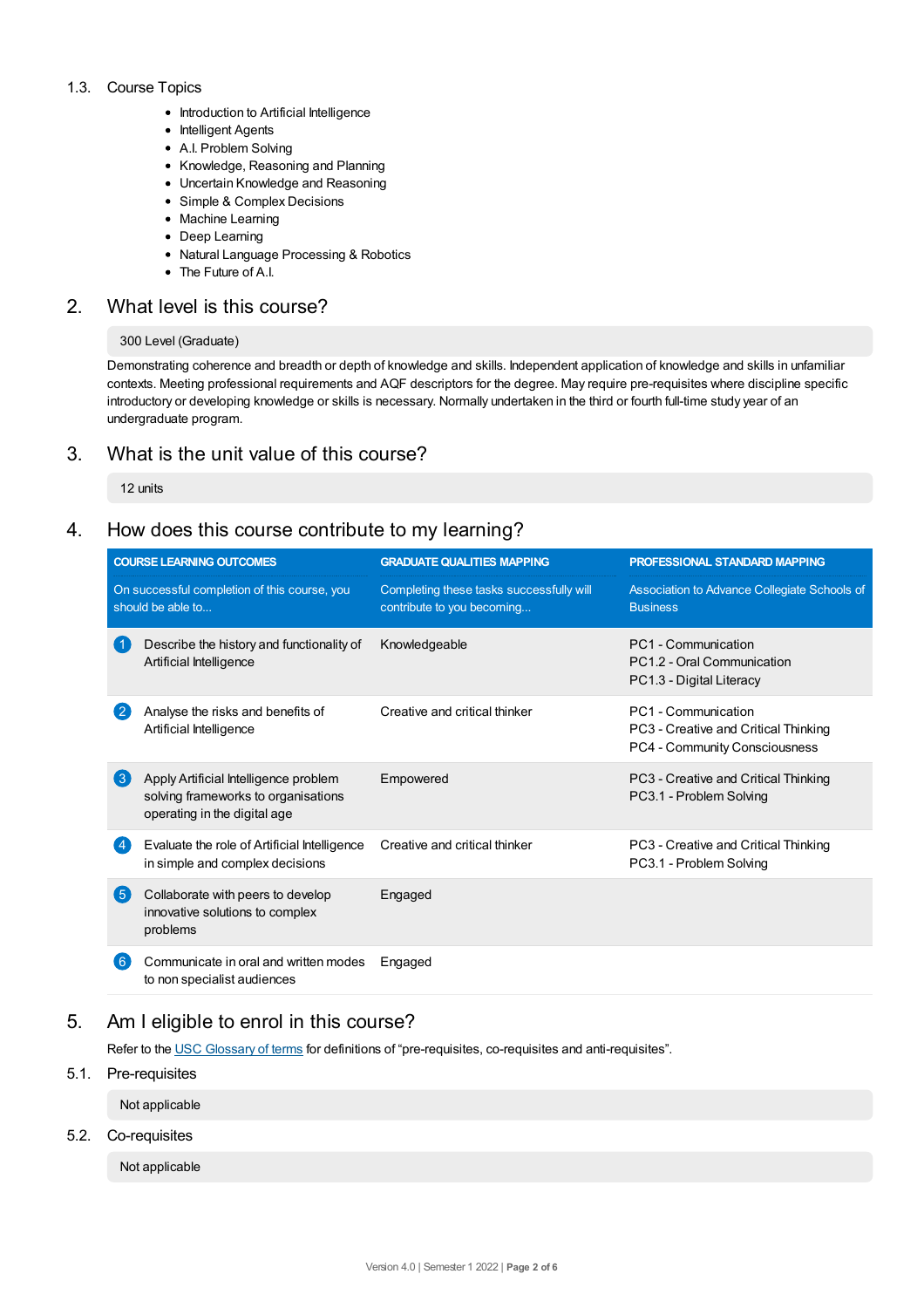#### 5.3. Anti-requisites

Not applicable

### 5.4. Specific assumed prior knowledge and skills (where applicable)

Not applicable

# 6. How am Igoing to be assessed?

# 6.1. Grading Scale

Standard Grading (GRD)

High Distinction (HD), Distinction (DN), Credit (CR), Pass (PS), Fail (FL).

#### 6.2. Details of early feedback on progress

During the initial weeks (weeks 1-3) participation in learning activities will be monitored and feedback provided to students

#### 6.3. Assessment tasks

| <b>DELIVERY</b><br><b>MODE</b> | <b>TASK</b><br>NO. | <b>ASSESSMENT</b><br><b>PRODUCT</b>       | <b>INDIVIDUAL</b><br><b>OR GROUP</b> | <b>WEIGHTING</b><br>$\frac{9}{6}$ | <b>WHAT IS THE</b><br><b>DURATION/</b><br>LENGTH? | <b>WHEN SHOULD I</b><br>SUBMIT? | <b>WHERE SHOULD I</b><br><b>SUBMIT IT?</b>                      |
|--------------------------------|--------------------|-------------------------------------------|--------------------------------------|-----------------------------------|---------------------------------------------------|---------------------------------|-----------------------------------------------------------------|
| All                            | 1                  | Oral and Written<br>Piece                 | Group                                | 20%                               | 10 minutes                                        | Week 5                          | <b>Online Assignment</b><br>Submission with<br>plagiarism check |
| All                            | 2                  | Case Study                                | Group                                | 40%                               | 1,500 word<br>case study                          | Week 9                          | <b>Online Assignment</b><br>Submission with<br>plagiarism check |
| All                            | 3                  | Artefact - Creative,<br>and Written Piece | Individual                           | 40%                               | $2.000$ words                                     | Week 13                         | <b>Online Assignment</b><br>Submission with<br>plagiarism check |

#### **All - Assessment Task 1:** A.I. Risks and Benefits

| <b>GOAL:</b>     | Produce a recorded presentation outlining the risks and benefits of Artificial Intelligence to an industry of choice |                                                                                                                       |                                     |  |  |
|------------------|----------------------------------------------------------------------------------------------------------------------|-----------------------------------------------------------------------------------------------------------------------|-------------------------------------|--|--|
| <b>PRODUCT:</b>  | Oral and Written Piece                                                                                               |                                                                                                                       |                                     |  |  |
| <b>FORMAT:</b>   | Submit video link of screen recording of presentation (maximum of 15 powerpoint slides)                              |                                                                                                                       |                                     |  |  |
| <b>CRITERIA:</b> | No.                                                                                                                  |                                                                                                                       | <b>Learning Outcome</b><br>assessed |  |  |
|                  |                                                                                                                      | Demonstrate critical thinking for identifying the risks and benefits of AI within the context of<br>a chosen industry | $\mathbf{C}$                        |  |  |
|                  | 2                                                                                                                    | Structure of the Presentation                                                                                         | $6^{\circ}$                         |  |  |
|                  | 3                                                                                                                    | Clarity, Logic and Flow of Arguments                                                                                  | 6                                   |  |  |
|                  | 4                                                                                                                    | Use of appropriate verbal and non-verbal communication                                                                | $6^{\circ}$                         |  |  |
|                  |                                                                                                                      |                                                                                                                       |                                     |  |  |

#### **All - Assessment Task 2:** A.I. problem solving case study

| <b>GOAL:</b>    | Building on task 1, choose an organisation operating within your industry of choice and identify a problem faced by the<br>organisation. Research how A.I. could be used to solve the problem identified. |
|-----------------|-----------------------------------------------------------------------------------------------------------------------------------------------------------------------------------------------------------|
| <b>PRODUCT:</b> | Case Study                                                                                                                                                                                                |
| <b>FORMAT:</b>  | Submit a word document (.doc) or PDF                                                                                                                                                                      |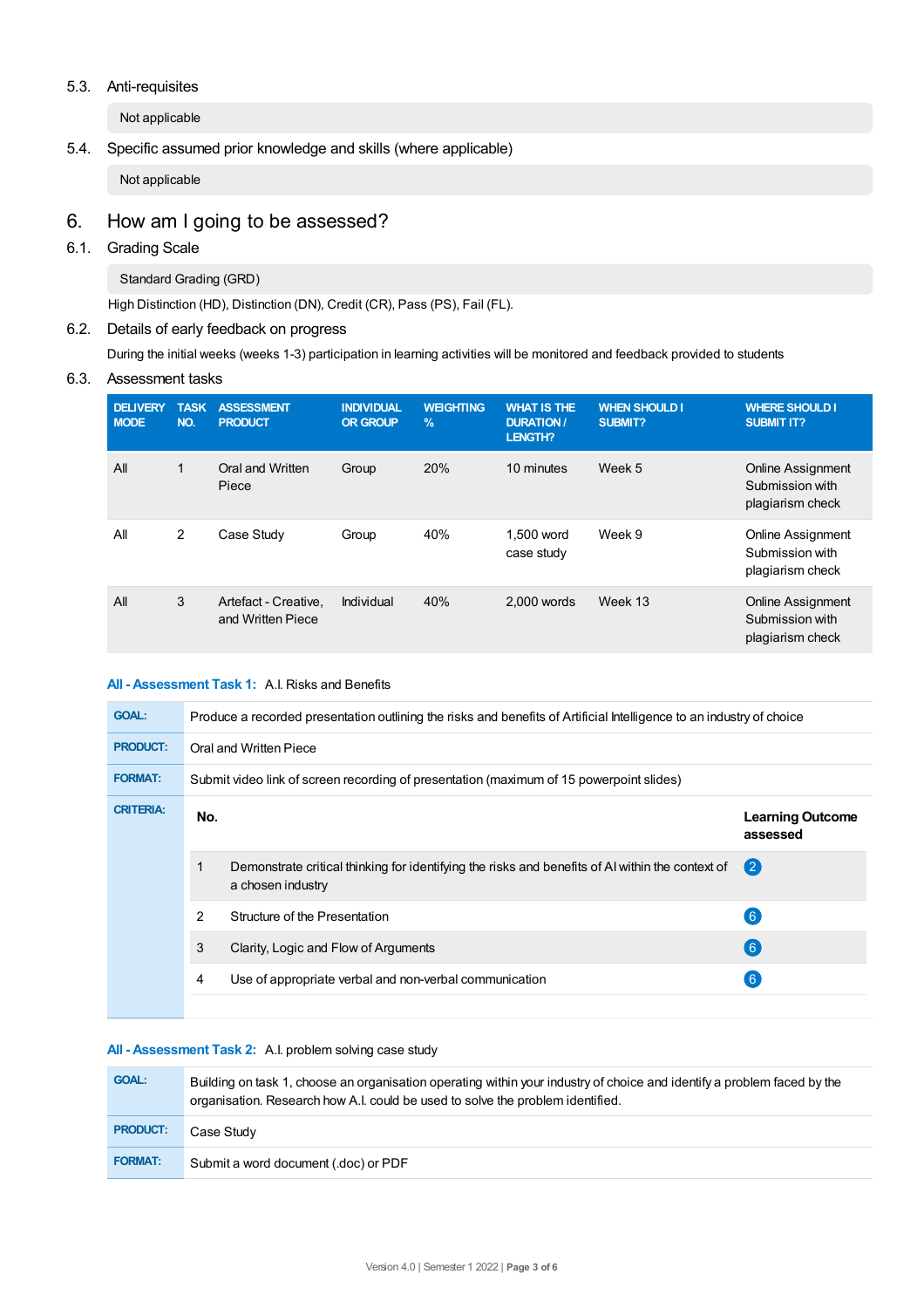| <b>CRITERIA:</b> | No. |                                                                                         | <b>Learning Outcome</b><br>assessed |
|------------------|-----|-----------------------------------------------------------------------------------------|-------------------------------------|
|                  |     | Knowledge of the functionality of A.I.                                                  |                                     |
|                  | ົ   | Identification of problematic areas within organisations and appropriate A.I. solutions | $\mathbf{3}$                        |
|                  | 3   | Demonstrate an ability to work collaboratively within a team                            | 5                                   |
|                  |     |                                                                                         |                                     |

#### **All - Assessment Task 3:** Reflection

| <b>GOAL:</b>     | Answer the set of reflective questions on the implications A.I. will have on organisations operating in the digital age. |                                                                                        |                                     |  |  |
|------------------|--------------------------------------------------------------------------------------------------------------------------|----------------------------------------------------------------------------------------|-------------------------------------|--|--|
| <b>PRODUCT:</b>  | Artefact - Creative, and Written Piece                                                                                   |                                                                                        |                                     |  |  |
| <b>FORMAT:</b>   | Submit a word document (.doc) of PDF                                                                                     |                                                                                        |                                     |  |  |
| <b>CRITERIA:</b> | No.                                                                                                                      |                                                                                        | <b>Learning Outcome</b><br>assessed |  |  |
|                  | $\mathbf{1}$                                                                                                             | Reflect on the role A.I. plays in organisations and society                            | $\left( 2\right)$                   |  |  |
|                  | 2                                                                                                                        | Demonstrate knowledge of the influence A.I. has on decision making and problem solving | 3 <sup>4</sup>                      |  |  |
|                  | 3                                                                                                                        | Critically analyse existing sources of secondary data and literature in the field      | 02                                  |  |  |
|                  | 4                                                                                                                        | Clarity, logic, and flow of written reflection and arguments presented                 | $\left( 4\right)$                   |  |  |
|                  | 5                                                                                                                        | Communication in oral and written modes to non specialist audiences                    | 6 <sup>°</sup>                      |  |  |
|                  |                                                                                                                          |                                                                                        |                                     |  |  |

# 7. Directed study hours

A 12-unit course will have total of 150 learning hours which will include directed study hours (including online if required), self-directed learning and completion of assessable tasks. Directed study hours may vary by location. Student workload is calculated at 12.5 learning hours per one unit.

# 8. What resources do I need to undertake this course?

Please note: Course information, including specific information of recommended readings, learning activities, resources, weekly readings, etc. are available on the course Canvas site– Please log in as soon as possible.

#### 8.1. Prescribed text(s) or course reader

Please note that you need to have regular access to the resource(s) listed below. Resources may be required or recommended.

| <b>REQUIRED? AUTHOR</b> |                                           | YEAR TITLE                   |               | <b>EDITION PUBLISHER</b> |
|-------------------------|-------------------------------------------|------------------------------|---------------|--------------------------|
| Required                | <b>PETER. RUSSELL</b><br>NORVIG (STUART.) | 2021 ARTIFICIAL INTELLIGENCE | Global<br>Ed. | Pearson                  |

#### 8.2. Specific requirements

Not applicable

# 9. How are risks managed in this course?

Health and safety risks for this course have been assessed as low. It is your responsibility to review course material, search online, discuss with lecturers and peers and understand the health and safety risks associated with your specific course of study and to familiarise yourself with the University's general health and safety principles by reviewing the online [induction](https://online.usc.edu.au/webapps/blackboard/content/listContentEditable.jsp?content_id=_632657_1&course_id=_14432_1) training for students, and following the instructions of the University staff.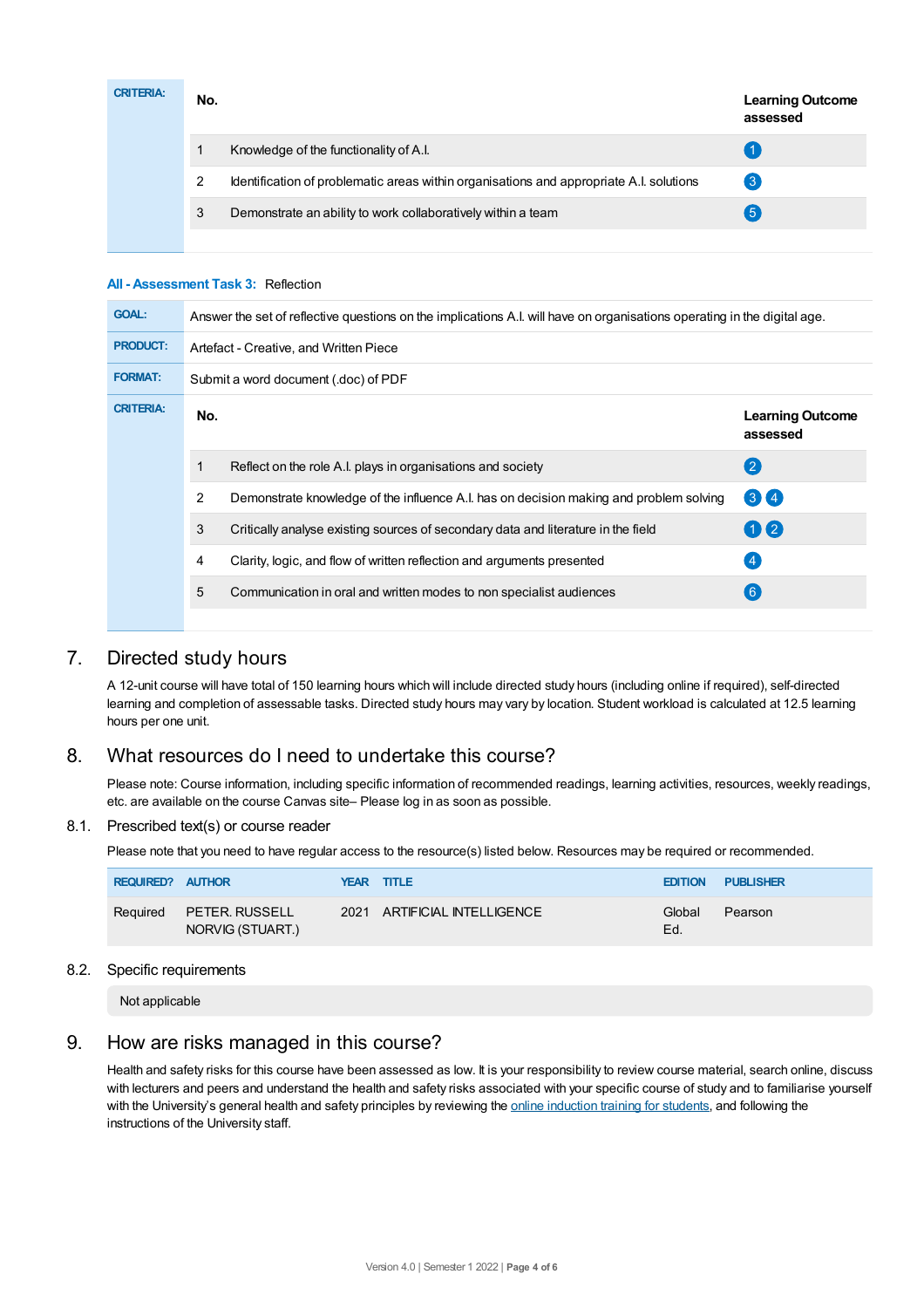# 10. What administrative information is relevant to this course?

#### 10.1. Assessment: Academic Integrity

Academic integrity is the ethical standard of university participation. It ensures that students graduate as a result of proving they are competent in their discipline. This is integral in maintaining the value of academic qualifications. Each industry has expectations and standards of the skills and knowledge within that discipline and these are reflected in assessment.

Academic integrity means that you do not engage in any activity that is considered to be academic fraud; including plagiarism, collusion or outsourcing any part of any assessment item to any other person. You are expected to be honest and ethical by completing all work yourself and indicating in your work which ideas and information were developed by you and which were taken from others. You cannot provide your assessment work to others.You are also expected to provide evidence of wide and critical reading, usually by using appropriate academic references.

In order to minimise incidents of academic fraud, this course may require that some of its assessment tasks, when submitted to Canvas, are electronically checked through Turnitin. This software allows for text comparisons to be made between your submitted assessment item and all other work to which Turnitin has access.

#### 10.2. Assessment: Additional Requirements

Eligibility for Supplementary Assessment

Your eligibility for supplementary assessment in a course is dependent of the following conditions applying:

The final mark is in the percentage range 47% to 49.4% The course is graded using the Standard Grading scale You have not failed an assessment task in the course due to academic misconduct

#### 10.3. Assessment: Submission penalties

Late submission of assessment tasks will be penalised at the following maximum rate:

5% (of the assessment task's identified value) per day for the first two days from the date identified as the due date for the assessment task

10% (of the assessment task's identified value) for the third day

20% (of the assessment task's identified value) for the fourth day and subsequent days up to and including seven days from the date identified as the due date for the assessment task

A result of zero is awarded for an assessment task submitted seven days from the date identified as the due date for the assessment task. Weekdays and weekends are included in the calculation of days late.

To request an extension, you must contact your Course Coordinator and supply the required documentation to negotiate an outcome.

#### 10.4. SafeUSC

USC is committed to a culture of respect and providing a safe and supportive environment for all members of our community. For immediate assistance on campus contact SafeUSC by phone: 07 [5430](tel:07%205430%201168) 1168 or using the [SafeZone](https://www.safezoneapp.com) app. For general enquires contact the SafeUSC team by phone 07 [5456](tel:07%205456%203864) 3864 or email [safe@usc.edu.au](mailto:safe@usc.edu.au).

The SafeUSC Specialist Service is a Student Wellbeing service that provides free and confidential support to students who may have experienced or observed behaviour that could cause fear, offence or trauma. To contact the service call 07 [5430](tel:07%205430%201226) 1226 or email [studentwellbeing@usc.edu.au](mailto:studentwellbeing@usc.edu.au).

#### 10.5. Study help

For help with course-specific advice, for example what information to include in your assessment, you should first contact your tutor, then your course coordinator, if needed.

If you require additional assistance, the Learning Advisers are trained professionals who are ready to help you develop a wide range of academic skills. Visit the Learning [Advisers](https://www.usc.edu.au/current-students/student-support/academic-and-study-support/learning-advisers) web page for more information, or contact Student Central for further assistance: +61 7 5430 2890 or [studentcentral@usc.edu.au](mailto:studentcentral@usc.edu.au).

#### 10.6. Wellbeing Services

Student Wellbeing provide free and confidential counselling on a wide range of personal, academic, social and psychological matters, to foster positive mental health and wellbeing for your academic success.

To book a confidential appointment go to [Student](https://studenthub.usc.edu.au/) Hub, email [studentwellbeing@usc.edu.au](mailto:studentwellbeing@usc.edu.au) or call 07 5430 1226.

#### 10.7. AccessAbility Services

Ability Advisers ensure equal access to all aspects of university life. If your studies are affected by a disability, learning disorder mental health issue, injury or illness, or you are a primary carer for someone with a disability or who is considered frail and aged, [AccessAbility](https://www.usc.edu.au/learn/student-support/accessability-services/documentation-requirements) Services can provide access to appropriate reasonable adjustments and practical advice about the support and facilities available to you throughout the University.

To book a confidential appointment go to [Student](https://studenthub.usc.edu.au/) Hub, email [AccessAbility@usc.edu.au](mailto:AccessAbility@usc.edu.au) or call 07 5430 2890.